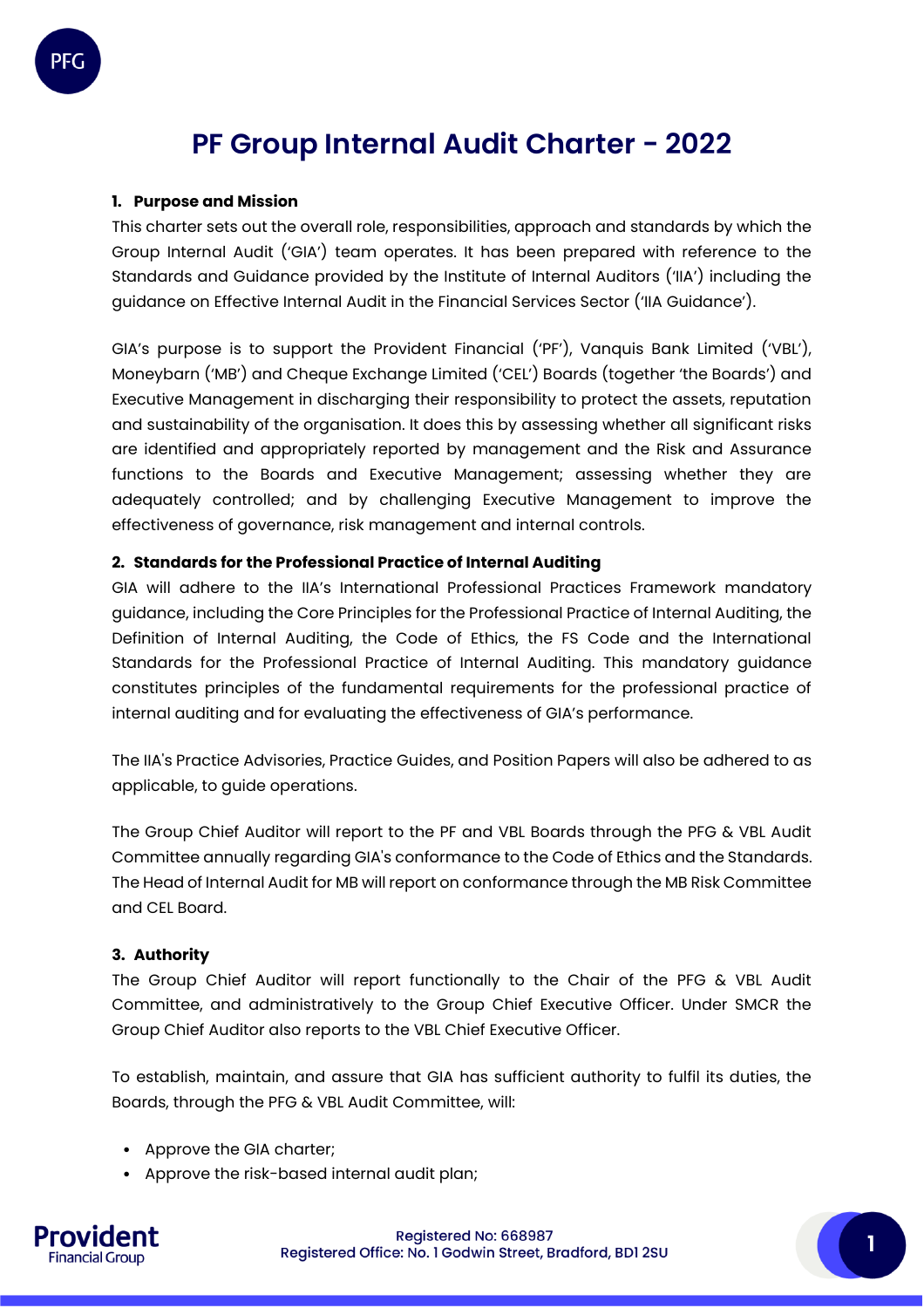

- Challenge GIA's resource plan;
- Receive communications from the Group Chief Auditor on GIA's performance relative to its plan and other matters; and
- Make appropriate inquiries of management and the Group Chief Auditor to determine whether there is inappropriate scope or resource limitations.

The PF Board, supported by the VBL Board, through the PFG & VBL Audit Committee, will approve all decisions regarding the performance evaluation, appointment, or removal of the Group Chief Auditor as well as their annual compensation and salary adjustment.

The Group Chief Auditor will communicate and interact directly with the PF and VBL Boards through the PFG & VBL Audit Committee, including in executive sessions and between meetings as appropriate.

The Heads of Internal Audit will report functionally and administratively to the Group Chief Auditor. Under SMCR the Head of Internal Audit for MB will also report to the Chair of the MB Risk Committee.

The Head of Internal Audit for MB will communicate and interact directly with the MB and CEL Boards through the MB Risk Committee and the CEL Board respectively, including where appropriate in executive sessions and between meetings.

The Boards, through the PFG & VBL Audit Committee, authorise GIA to:

- Have full, free, and unrestricted access to all functions, records, property, and personnel pertinent to carrying out any engagement, subject to accountability for confidentiality and safeguarding of records and information;
- Allocate resources, set frequencies, select subjects, determine scopes of work, apply techniques required to accomplish audit objectives, and issue reports; and
- Obtain assistance from the necessary personnel, as well as other specialised internal or external services, in order to complete the engagement.

GIA will also have free and unrestricted access to the Boards.

#### **4. Independence and Objectivity**

GIA will remain free from inappropriate interference by Executive Management or the Boards, including matters of audit selection, scope, procedures, frequency, timing, or report content, to ensure necessary independence and objectivity. If the Group Chief Auditor determines that independence or objectivity may be impaired in fact or appearance, the details of impairment will be disclosed to appropriate parties.

GIA's internal auditors will maintain an unbiased mental attitude that allows them to perform engagements objectively and in such a manner that they believe in their work product, that no quality compromises are made, and that they do not subordinate their judgment on audit matters to others.

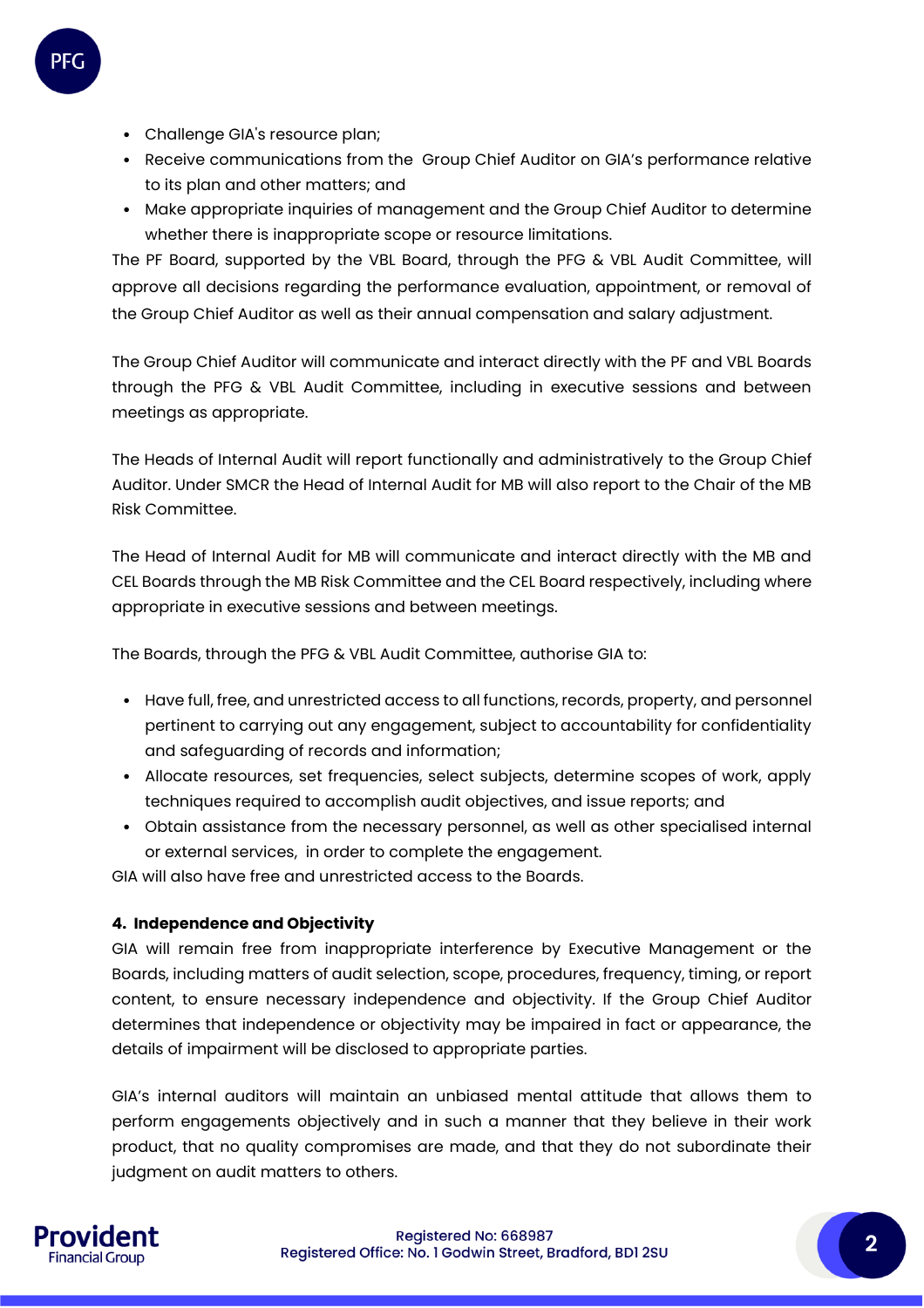

GIA's internal auditors will have no direct operational responsibility or authority over any of the activities audited. Accordingly, they will not implement internal controls, develop procedures, install systems, prepare records, or engage in any other activity that may impair their judgment including:

- Assessing specific operations for which they had responsibility within the previous year;
- Performing any operational duties for any of the Group's businesses;
- Initiating or approving transactions external to GIA; and
- Directing the activities of any employee not employed by GIA, except to the extent that such employees have been appropriately assigned to auditing teams or to otherwise assist internal auditors.

Where the Group Chief Auditor has or is expected to have roles and/or responsibilities that fall outside of internal auditing, safeguards will be established to limit impairments to independence or objectivity.

Internal auditors will:

- Disclose any impairment of independence or objectivity, in fact or appearance, to appropriate parties. This is to a large extent dependent on the nature of the impairment, but appropriate parties could include the Group Chief Auditor or the Chair of the PFG & VBL Audit Committee. All impairments will be logged in the GIA Conflict Register ;
- Exhibit the highest level of professional objectivity in gathering, evaluating, and communicating information about the activity or process being examined;
- Make a balanced assessment of all the relevant circumstances; and
- Not be unduly influenced by their own interests or by others in forming judgments.

The Group Chief Auditor will confirm to the PF and VBL Boards through the PFG & VBL Audit Committee, at least annually, the organisational independence of the internal audit activity. The Head of Internal Audit for MB will do so through the MB Risk Committee and CEL Board.

The Group Chief Auditor will disclose to the PF and VBL Boards through the PFG & VBL Audit Committee, any interference and related implications in determining the scope of internal auditing, performing work, and/or communicating results. The Head of Internal Audit for MB will do so through the MB Risk Committee and CEL Board.

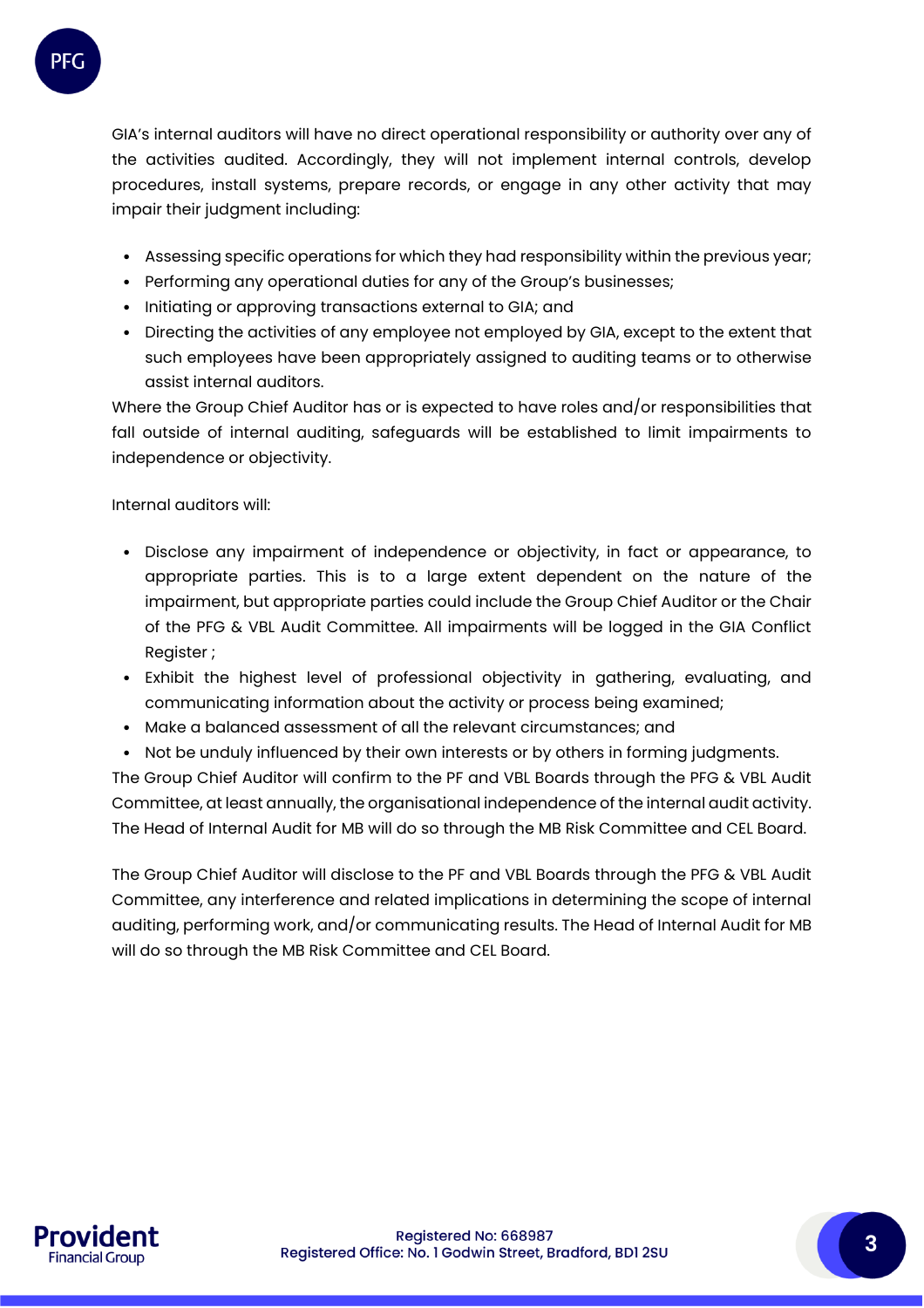# **5. Scope of GIA Activities**

GIA will carry out various types of assurance as follows:



The scope of GIA encompasses, but is not limited to, the objective examination of evidence for the purpose of providing independent assessments and evaluation of the adequacy and effectiveness of the Group's governance, risk management, and internal control processes in relation to the organisation's defined goals and objectives. Within this scope the following areas will be considered:

- Internal governance mechanisms committees, organisational design, roles, responsibilities and accountabilities, risk management and financial controls and reporting;
- Setting of and adherence to risk appetite;
- The risk and control culture of the organisation;
- The broader culture of the organisation and the conduct of staff in the areas under review;
- Whether risks relating to the achievement of the organisation's strategic objectives are appropriately identified and managed;
- Risks of poor customer treatment leading to conduct or reputational risks;
- Capital and liquidity management;
- Key corporate events including mergers, acquisitions, divestments and large scale change programmes/product launches;

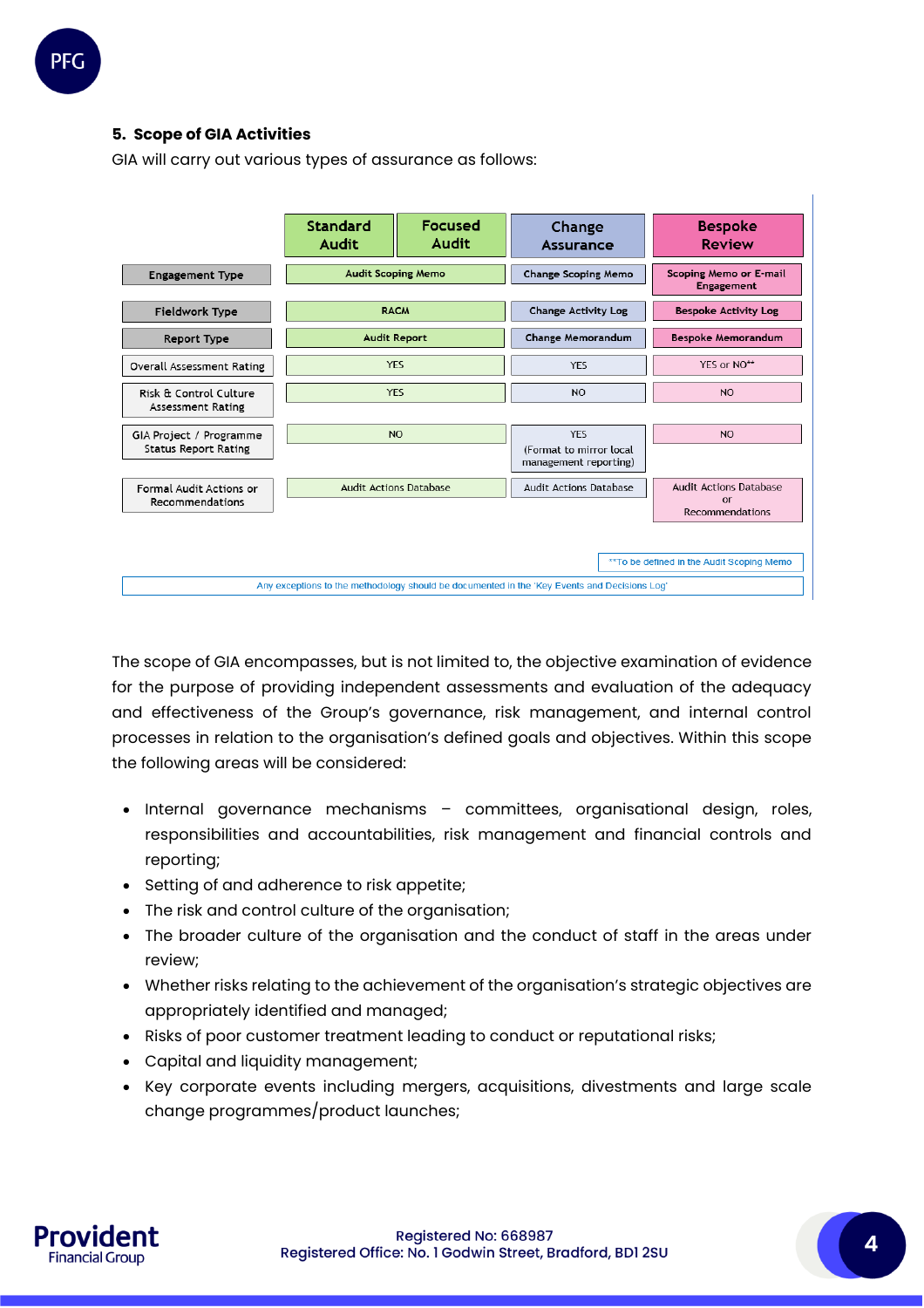

- Reliability and integrity of strategic and operational management and financial information processes, including the means to identify, measure, classify, and report such information;
- Whether all actions are undertaken in compliance with relevant policies, procedures, and applicable laws, regulations, and governance standards;
- Whether the results of operations or programmes are consistent with established goals and objectives;
- Whether operations or programmes are being carried out effectively and efficiently;
- Whether established processes and systems enable compliance with the policies, procedures, laws, and regulations that could significantly impact the organisation; and
- Whether resources and assets are acquired economically, used efficiently, and protected adequately.

The Group Chief Auditor and Heads of Internal Audit will report periodically to the Boards, via the PFG & VBL Audit Committee, regarding:

- GIA's purpose, authority, and responsibility;
- GIA's plan and performance relative to its plan;
- Significant risk exposures and control issues, including fraud risks, governance issues, and other matters requiring the attention of, or requested by the Boards;
- Results of audit engagements or other activities;
- Resource requirements; and
- Any response to risk by management that may be unacceptable to the organisation.

GIA may perform consulting and advisory services related to governance, risk management and control as appropriate for the organisation, but will not assume management responsibility through this activity. GIA may also evaluate specific operations at the request of the Boards or management, or their associated Committees.

Any GIA "consulting services" will be conducted as bespoke reviews. This is where the nature and scope of the services are agreed with the service requestor (most likely Group Exco). These services should fit the nature of Internal Audit and not interfere or conflict with the independence and objectivity of GIA. The consulting services intend to add value and improve PFG's governance, risk management, and control processes without assuming any management responsibility by the internal auditors. Examples include counselling, advice, facilitation, and training. In order to act upon PFG´s purpose, the services provided by GIA need to be aligned with PFG's strategy and business objectives.

Based on its activity, GIA is responsible for reporting significant risk exposures and control issues identified to the Boards and their associated Committees, as appropriate, and to Senior Management, including fraud risks, governance issues, and other matters needed or requested.

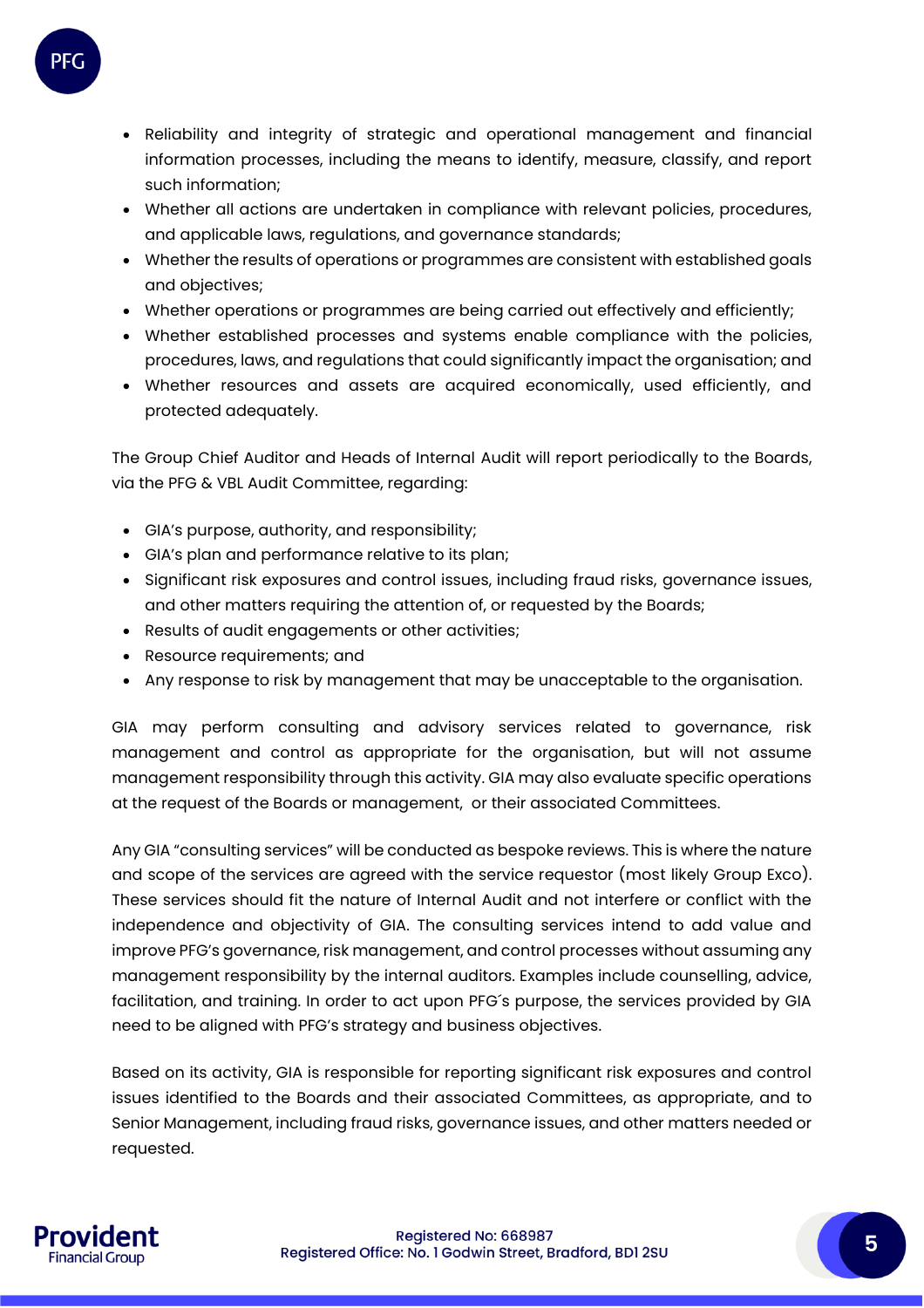

Where GIA intend to place reliance on other risk management and assurance functions across the Group in executing audit work this can only be done once suitable validation of the results of their work has been performed.

# **6. Responsibility**

The Group Chief Auditor and Heads of Internal Audit have responsibility to:

- At least annually, submit internal audit plans for the whole Group and for each of the individual businesses / product areas within the Group (i.e. VBL, MB and CEL or cards, loans and vehicle finance), including risk assessment criteria, to the Boards through the PFG & VBL Audit Committee for review and approval. The plans will include timing as well as resource requirements for the next fiscal/calendar year;
- Communicate the impact of resource limitations and any significant interim changes to the plan to senior management and the PF and VBL Boards through the PFG & VBL Audit Committee; and
- Communicate any significant deviation from the approved plan through the periodic activity reporting process to the Boards through the PFG & VBL Audit Committee.

The Group Chief Auditor and the Heads of Internal Audit have responsibility to:

- Ensure each engagement of the internal audit plan is executed, including the establishment of objectives and scope, the assignment of appropriate and adequately supervised resources, the documentation of work programs and testing results, and the communication of engagement results with applicable conclusions and recommendations to appropriate parties;
- Follow up on engagement findings and corrective actions, and report any corrective actions not effectively implemented. Any 'Moderate'-rated or above findings will require additional focus to confirm that the action(s) have been effectively implemented;
- Ensure the principles of integrity, objectivity, confidentiality, and competency are applied and upheld;
- Ensure GIA collectively possesses or obtains the knowledge, skills, and other competencies needed to meet the requirements of this charter;
- Ensure trends and emerging issues that could impact the Group are considered and communicated appropriately;
- Ensure emerging trends and successful practices in internal auditing are considered;
- Establish and ensure adherence to the Methodology and Operating Procedure manual designed to guide GIA;
- Ensure adherence to relevant Corporate policies and procedures, unless they conflict with this charter. Any such conflicts will be resolved or otherwise communicated appropriately;
- Ensure conformance with the Standards detailed in Section 2, with the following qualifications: